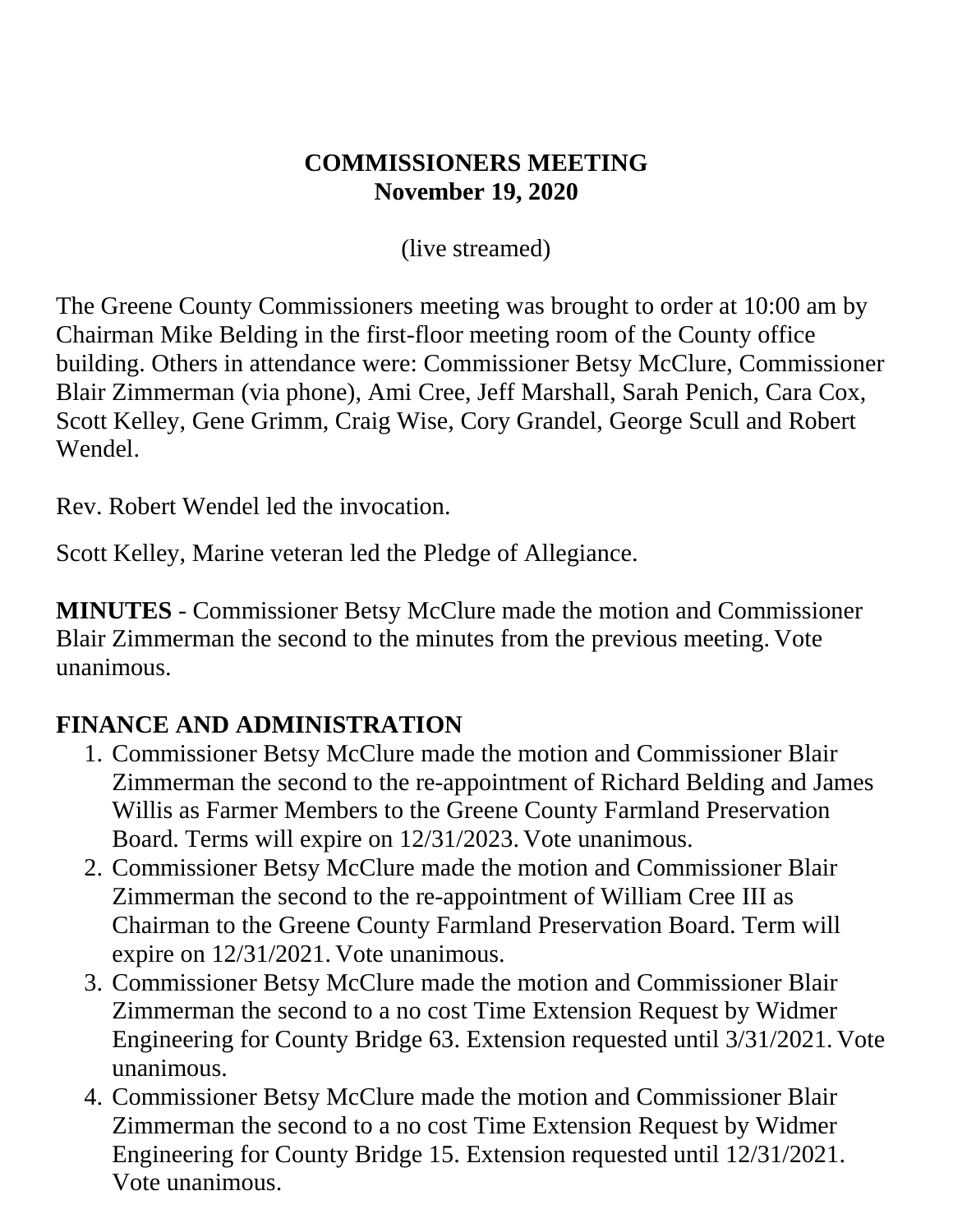- 5. Commissioner Betsy McClure made the motion and Commissioner Blair Zimmerman the second to approve an Engineering Agreement between CoG and Widmer for Bridges 73 and 75 in an amount of \$823,774.90 through PennDOT and approve a Reimbursement Agreement between CoG and PennDOT for Bridges 73 and 75 in an amount of \$865,000. Vote unanimous.
- 6. Commissioner Betsy McClure made the motion and Commissioner Blair Zimmerman the second to the removal of James Smith from the Greene County Planning Commission Board due to non-residency. Vote unanimous.
- 7. Commissioner Betsy McClure made the motion and Commissioner Blair Zimmerman the second to the appointment of Brian Sokol to the Greene County Planning Commission Board. Term will expire 12/31/2021. Vote unanimous.
- 8. Commissioner Betsy McClure made the motion and Commissioner Blair Zimmerman the second to the replacement of Tom Moore with Becky Walker to serve on the Greene County Counting Board. Effective 10/30/2020. Vote unanimous.
- 9. Commissioner Betsy McClure made the motion and Commissioner Blair Zimmerman the second to the following Non-Profit CARES Grant Awards totaling \$41,320. Effective date 11/3/2020. Vote unanimous.
	- a) VFW Post 4793 \$9,520 b) American Legion Post 330 \$3,000 c) Greene County Historical Society \$22,200 d) VFW Auxiliary  $3491$  \$6,600
- 10. Commissioner Betsy McClure made the motion and Commissioner Blair Zimmerman the second to the Resolution Authorizing the filing of Multimodal Transportation Fund (MTF) Grant through PennDot in the amount of \$829,950. Also designate Jeffrey Marshall as signatory. Vote unanimous.
- 11. Commissioner Betsy McClure made the motion and Commissioner Blair Zimmerman the second to to adopt the Proposed 2021 General Fund Budget and direct the Chief Clerk to advertise final action on the same for December 17th, 2020 and to make the proposed budget available for public inspection for a period of 20 days during normal working hours in his office. Vote unanimous.

#### **ASSESSMENT**

1. Commissioner Betsy McClure made the motion and Commissioner Blair Zimmerman the second to the Greene County Real Property Tax Summary to be accepted as presented, approved and forwarded to the Greene County Treasurer's office for action. Vote unanimous.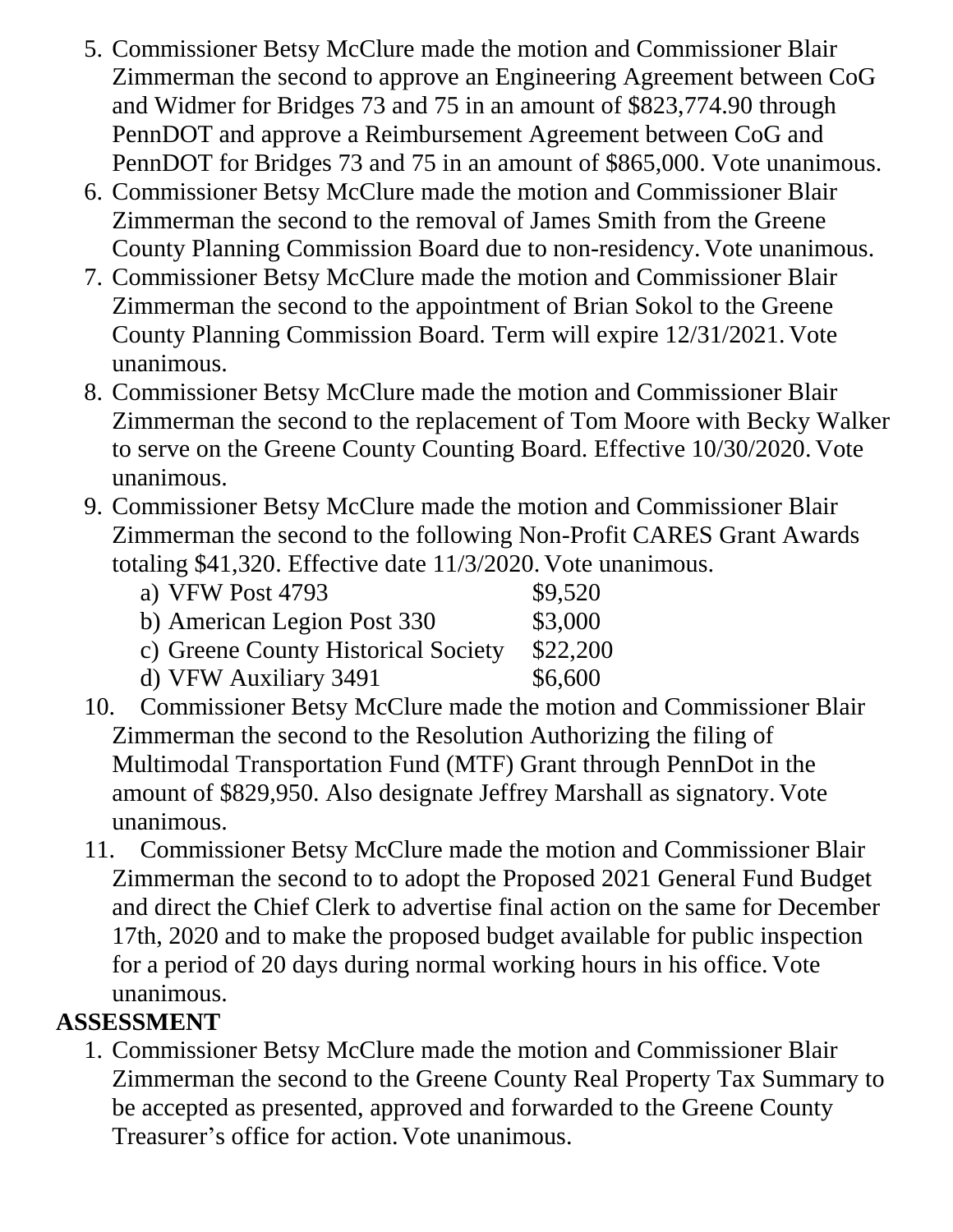## **CDBG**

- 1. Commissioner Betsy McClure made the motion and Commissioner Blair Zimmerman the second to the 2020 Waynesburg Borough Cooperation Agreement for the Community Development Block Grant Program. Vote unanimous.
- 2. Commissioner Betsy McClure made the motion and Commissioner Blair Zimmerman the second to the Resolution to adopt 504 Self Evaluation Plan. Vote unanimous.

## **COUNTY DEVELOPMENT**

- 1. Commissioner Betsy McClure made the motion and Commissioner Blair Zimmerman the second to the Master Services Agreement for Wisecarver Planning Grant between the County of Greene and Mackin Engineering. Amount is \$57,780. Vote unanimous.
- 2. Commissioner Betsy McClure made the motion and Commissioner Blair Zimmerman the second to authorizing Jeffrey Marshall as signatory of the DCNR-2018-C2P2-19 for Softball Field Development at the Wisecarver Recreation Area. Vote unanimous.
- 3. Commissioner Betsy McClure made the motion and Commissioner Blair Zimmerman the second to the Wisecarver Recreational Area Phase-1 Project Change Order for the Redesign of a Parking Lot and (1) Softball Field. Amount \$25,000. This project will match the grant funds that were received. Vote unanimous.

## **COURTS**

1. Commissioner Betsy McClure made the motion and Commissioner Blair Zimmerman the second to the LexisNexis Amendment for legal research software. Vote unanimous.

## **CYS**

1. Commissioner Betsy McClure made the motion and Commissioner Blair Zimmerman the second to the Outside in School of Experiential Education, Inc Purchase of Service Agreement. Rate range between \$253.93 to 290/day. Vote unanimous.

## **DOMESTIC RELATIONS**

1. Commissioner Betsy McClure made the motion and Commissioner Blair Zimmerman the second to the Intergovernmental Agreement between Greene County Sheriff's Department and Greene County Domestic Relations. Vote unanimous.

## **DRUG AND ALCOHOL**

- 1. Commissioner Betsy McClure made the motion and Commissioner Blair Zimmerman the second to the FY2020-2021 Contracts with:
	- a) Outside in School of Experiential Education Inc. not to exceed\$10,000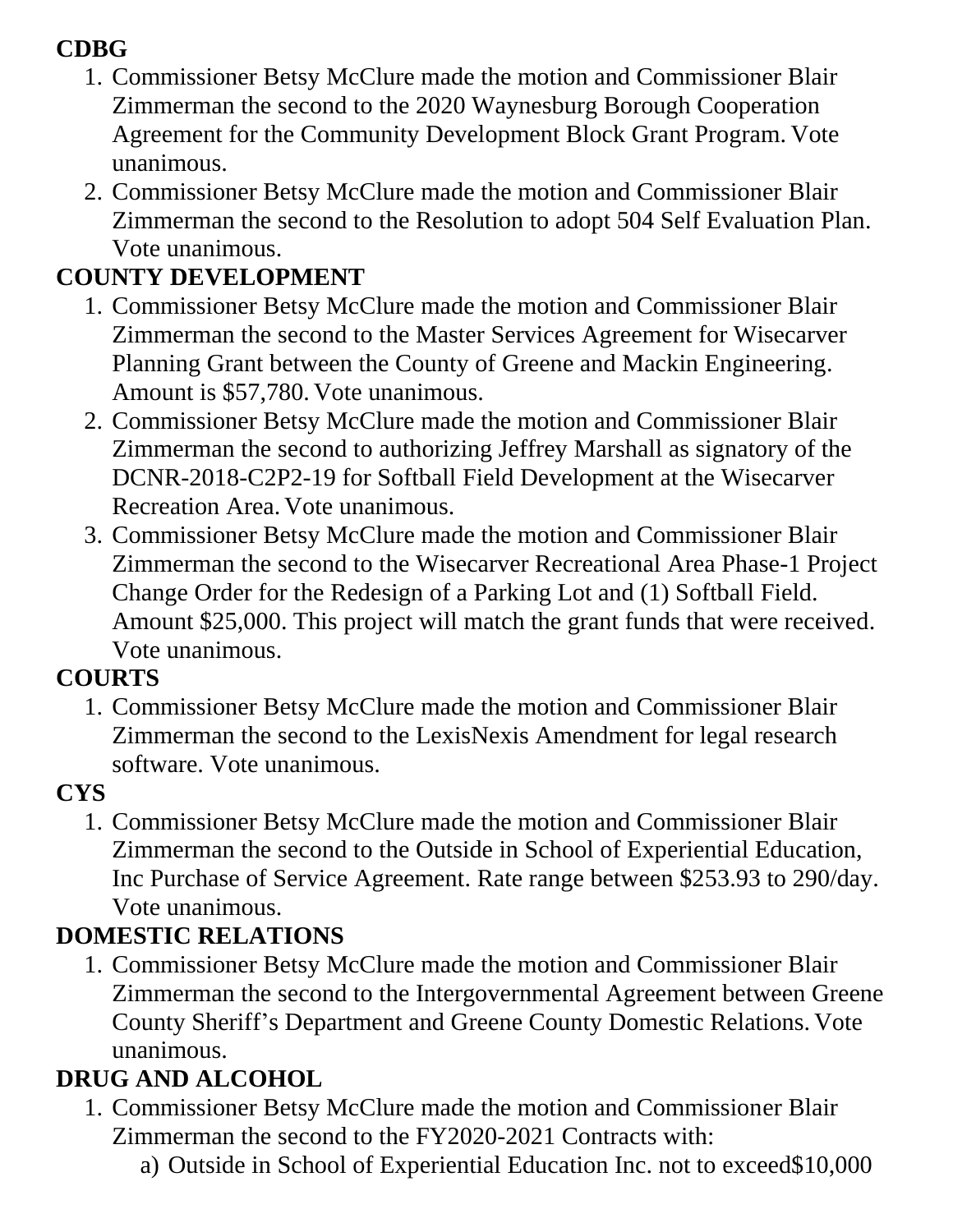#### b) Pyramid Healthcare not to exceed \$20,000. Vote unanimous. **HUMAN SERVICES**

- 1. Commissioner Betsy McClure made the motion and Commissioner Blair Zimmerman the second to the Emergency Food Assistance Program (TEFAP) July- September 2020 Quarterly Expenditures report. Vote unanimous.
- 2. Commissioner Betsy McClure made the motion and Commissioner Blair Zimmerman the second to a contract with Connect Inc.10/01/2020 - 09/30/2021 not to exceed \$47,109 for the Shelter Plus Care HUD housing program. Vote unanimous.

# **INFORMATION TECHNOLOGY**

1. Commissioner Betsy McClure made the motion and Commissioner Blair Zimmerman the second to the Proposal from Allied Universal to replace all analog cameras in the Courthouse. Cost is \$5,719.23. Covered by Cares Act Funding. Vote unanimous.

## **MENTAL HEALTH AND INTELLECTUAL DISABILITIES**

- 1. Commissioner Betsy McClure made the motion and Commissioner Blair Zimmerman the second to the FY2020-2021 Contracts with:
	- a) AccessAbilities, Inc. (10/01/2020-06/30/2021) not to exceed \$20,000
	- b) Positive Steps LLC (10/1/2020-06/30/2021) not to exceed \$20,000. Vote unanimous.

## **PROBATION**

1. Commissioner Betsy McClure made the motion and Commissioner Blair Zimmerman the second to the Juvenile Probation Service Grant Agreement. Vote unanimous.

#### **RDA**

1. Commissioner Betsy McClure made the motion and Commissioner Blair Zimmerman the second to the re-appointment of Ralph Burchianti to the Redevelopment Authority Board. Term will expire on 12/31/2025. Vote unanimous.

## **911**

1. Commissioner Betsy McClure made the motion and Commissioner Blair Zimmerman the second to the Letter of Authorization to transition to NG911 Services. Vote unanimous.

## **PUBLIC NOTICES**

- 1. Allegheny Energy Supply Company, LLC plans renew NPDES permits with PA DEP for Hatfield Ferry Power Station.
- 2. Peoples Natural Gas Company, LLC will be applying for General Permits to replace approximately 1300 linear feet of steel gas line with new plastic gas line in Center Township.